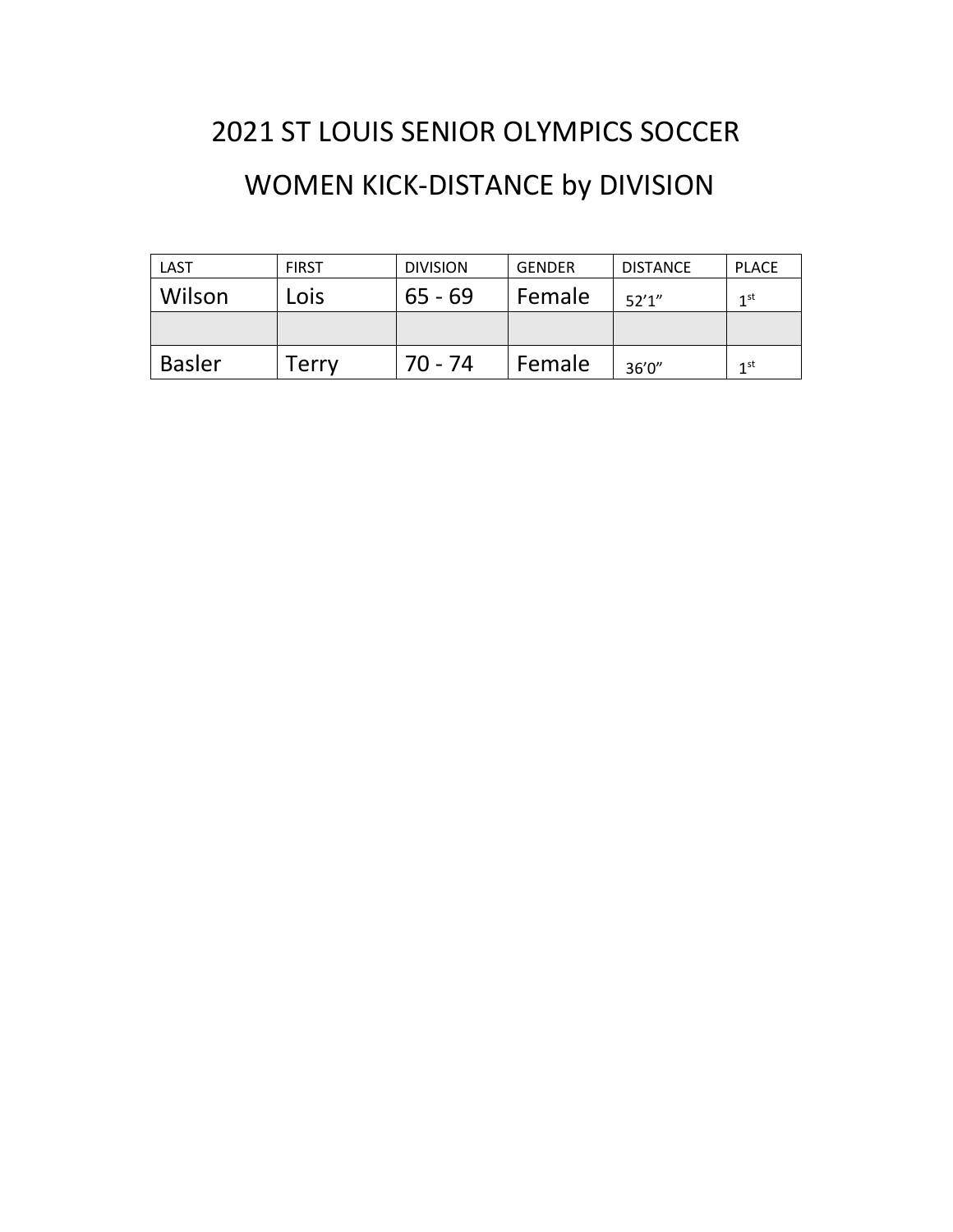## 2021 ST LOUIS SENIOR OLYMPICS SOCCER

## MEN KICK-DISTANCE by DIVISION (Page 1 of 2)

| <b>LAST</b>   | <b>FIRST</b>        | <b>DIVISION</b> | <b>GENDER</b> | <b>DISTANCE</b> | <b>PLACE</b>    |
|---------------|---------------------|-----------------|---------------|-----------------|-----------------|
| Oligschlaeger | Patrick             | $55 - 59$       | Male          | 123'7"          | 1 <sup>st</sup> |
| Clark         | James               | $55 - 59$       | Male          | 57'10"          | 2 <sup>nd</sup> |
| Goldfarb      | Dave                | $55 - 59$       | Male          | 0               | 3 <sup>rd</sup> |
|               |                     |                 |               |                 |                 |
| Manion        | Jim                 | $60 - 64$       | Male          | 103'0"          | 1 <sup>st</sup> |
|               |                     |                 |               |                 |                 |
| Schwartz      | Scott               | $65 - 69$       | Male          | 107'0"          | 1 <sup>st</sup> |
| O'Connor      | John                | $65 - 69$       | Male          | 80'0"           | 2 <sup>nd</sup> |
| Keane         | James               | $65 - 69$       | Male          | 77'3''          | 3 <sup>rd</sup> |
| Youngblood    | <b>Stanley Amos</b> | $65 - 69$       | Male          | 67'2''          | 4 <sup>th</sup> |
|               |                     |                 |               |                 |                 |
| Tullmann      | Jim                 | $70 - 74$       | Male          | 105'7"          | 1 <sup>st</sup> |
| Kettler       | <b>Rick</b>         | $70 - 74$       | Male          | $92 - 10''$     | 2 <sup>nd</sup> |
| Rehling       | Dennis              | 70 - 74         | Male          | 88'1"           | 3 <sup>rd</sup> |
| Henry Jr      | John                | 70 - 74         | Male          | 26'4"           | 4 <sup>th</sup> |
| Harter        | <b>Charles</b>      | $70 - 74$       | Male          |                 | X               |
| Dennis        | Alphonso            | $70 - 74$       | Male          |                 | X               |
| Abdullah      | Ezra                | 70 - 74         | Male          |                 | X               |